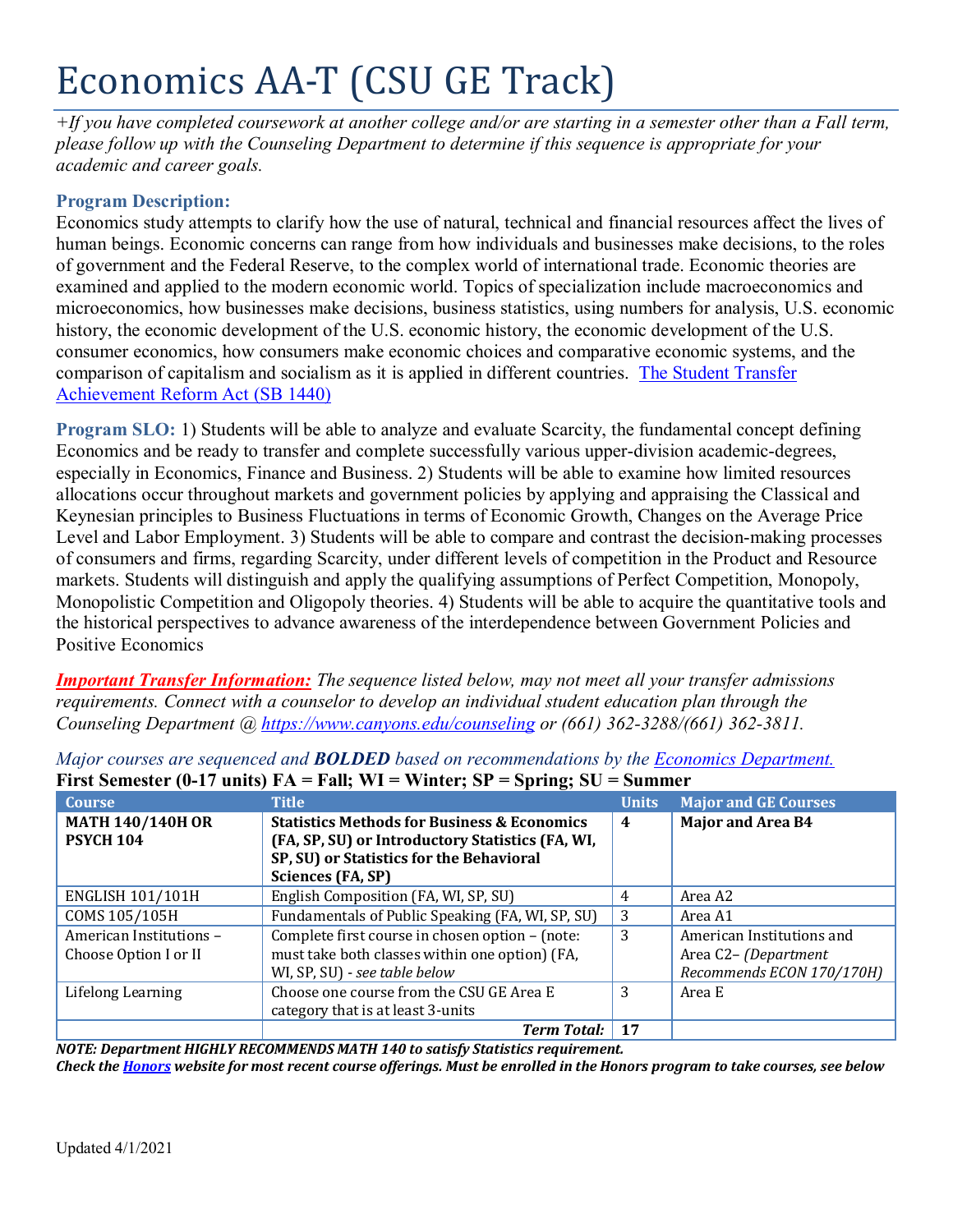# **Second Semester (18-31 units)**

| <b>Course</b>          | <b>Title</b>                                    | <b>Units</b> | <b>Major and GE Courses</b> |
|------------------------|-------------------------------------------------|--------------|-----------------------------|
| <b>ECON 201/201 OR</b> | Macroeconomics (FA, WI, SP, SU) or              | 3            | <b>Major and Area D</b>     |
| <b>ECON 202/202H</b>   | Microeconomics (FA, WI, SP, SU)                 |              |                             |
| *MATH 211 or MATH 240  | Calculus I (FA, SP, SU) or Math Analysis for    | .5           | Major                       |
|                        | <b>Business and Social Science (FA, SP, SU)</b> |              |                             |
| **Critical Thinking    | Choose one course from the CSU GE Area A3       | 3            | Area A3                     |
|                        | (FA, WI, SP, SU)                                |              |                             |
| Arts Course            | Choose one course from the CSU GE Area C1       | 3            | Area C <sub>1</sub>         |
|                        | (FA, WI, SP, SU)                                |              |                             |
|                        | <b>Term Total:</b>                              |              |                             |

*\*NOTE: ALL UC Schools will require Both Math 211 & 212 for Economics Majors. CSU's will accept either Math 211 or Math 240. Consult with a Counselor for more information. Math 211 and Math 240 have pre-requisites. Refer to th[e Math Placement](https://www.canyons.edu/_resources/documents/studentservices/assessment/math-english-sequence-updated-9-11-2020-.pdf)  [Chart](https://www.canyons.edu/_resources/documents/studentservices/assessment/math-english-sequence-updated-9-11-2020-.pdf) for sequencing and meet with Counseling to discuss your Math placement and eligibility. \*\*Some CSU schools will require a second semester of English Composition.*

| <b>Course</b>                   | <b>Title</b>                                         | <b>Units</b> | <b>Major and GE Courses</b>   |
|---------------------------------|------------------------------------------------------|--------------|-------------------------------|
| <b>ECON 201/201H or</b>         | Macroeconomics (FA, WI, SP, SU) or                   | 3            | <b>Major and Area D</b>       |
| <b>ECON 202/202H</b>            | Microeconomics (FA, WI, SP, SU)                      |              |                               |
| Group 1 course -                | Choose 1 course from Group 1, listed below           | $3 - 5$      | <b>Major Elective</b>         |
| <b>Department Recommends</b>    | (FA, WI, SP, SU) - Department Recommends             |              |                               |
| <b>Math 212 for UC Transfer</b> | Calculus II (FA, SP, SU)                             |              |                               |
| American Institutions           | Complete second course in chosen option - (note:     | 3            | Area 4 and American           |
|                                 | must take both classes within one option)            |              | Institutions and Area D (Take |
|                                 | (FA, WI, SP, SU) see table below                     |              | Political Science 150/150H if |
|                                 |                                                      |              | you have taken Econ           |
|                                 |                                                      |              | 170/170H to satisfy US        |
|                                 |                                                      |              | History)                      |
| Life Science                    | Choose one course from CSU GE Area B2 (if not        | $3-4$        | Area B2 (and B3)              |
|                                 | taking the corresponding lab, will need to add a lab |              |                               |
|                                 | to the Physical Science course) (FA, WI, SP, SU)     |              |                               |
| <b>Arts or Humanities</b>       | Choose one course from CSU GE Area C1 or C2          | 3            | Area C1 or C2                 |
|                                 | (FA, WI, SP, SU)                                     |              |                               |
|                                 | <b>Term Total:</b>                                   | $15 - 18$    |                               |

# **Third Semester (32-46 units)**

#### **Fourth Semester (47-60 units)**

| <b>Course</b>                | <b>Title</b>                                         | <b>Units</b> | <b>Major and GE Courses</b> |
|------------------------------|------------------------------------------------------|--------------|-----------------------------|
| Group 2 Course -             | Choose any course from Group 2, listed below         | 3            | <b>Major Elective</b>       |
| <b>Department Recommends</b> | (FA, WI, SP, SU) - Department Recommends             |              |                             |
| <b>ECON 170/170H, if not</b> | <b>Economic History of the United States</b>         |              |                             |
| already completed            | (FA, SP, SU)                                         |              |                             |
| <b>Physical Science</b>      | Choose one course from CSU GE Area B1 (if not        | $3 - 4$      | Area B1 (and B3)            |
|                              | taking the corresponding lab, will need to add a lab |              |                             |
|                              | to the Life Science course) (FA, WI, SP, SU)         |              |                             |
| <b>CSU Elective</b>          | Choose any course that is CSU transferable and in    | 3            | Elective                    |
|                              | line with transfer goals (FA, WI, SP, SU)            |              |                             |
| <b>CSU Elective</b>          | Choose any course that is CSU transferable and in    | 3            | Elective                    |
|                              | line with transfer goals (FA, WI, SP, SU)            |              |                             |
| <b>CSU Elective</b>          | Choose any course that is CSU transferable and in    | $2+$         | Elective                    |
|                              | line with transfer goals (FA, WI, SP, SU)            |              |                             |
|                              | <b>Term Total:</b>                                   | $14 - 15$    |                             |

#### **Total Units: 60+**

#### **Group 1 – Choose one course from the following for three to five units.**

| <b>BUS 201</b> | <b>Principles of Accounting I (FA, SP, SU)</b> |  |
|----------------|------------------------------------------------|--|
|                |                                                |  |